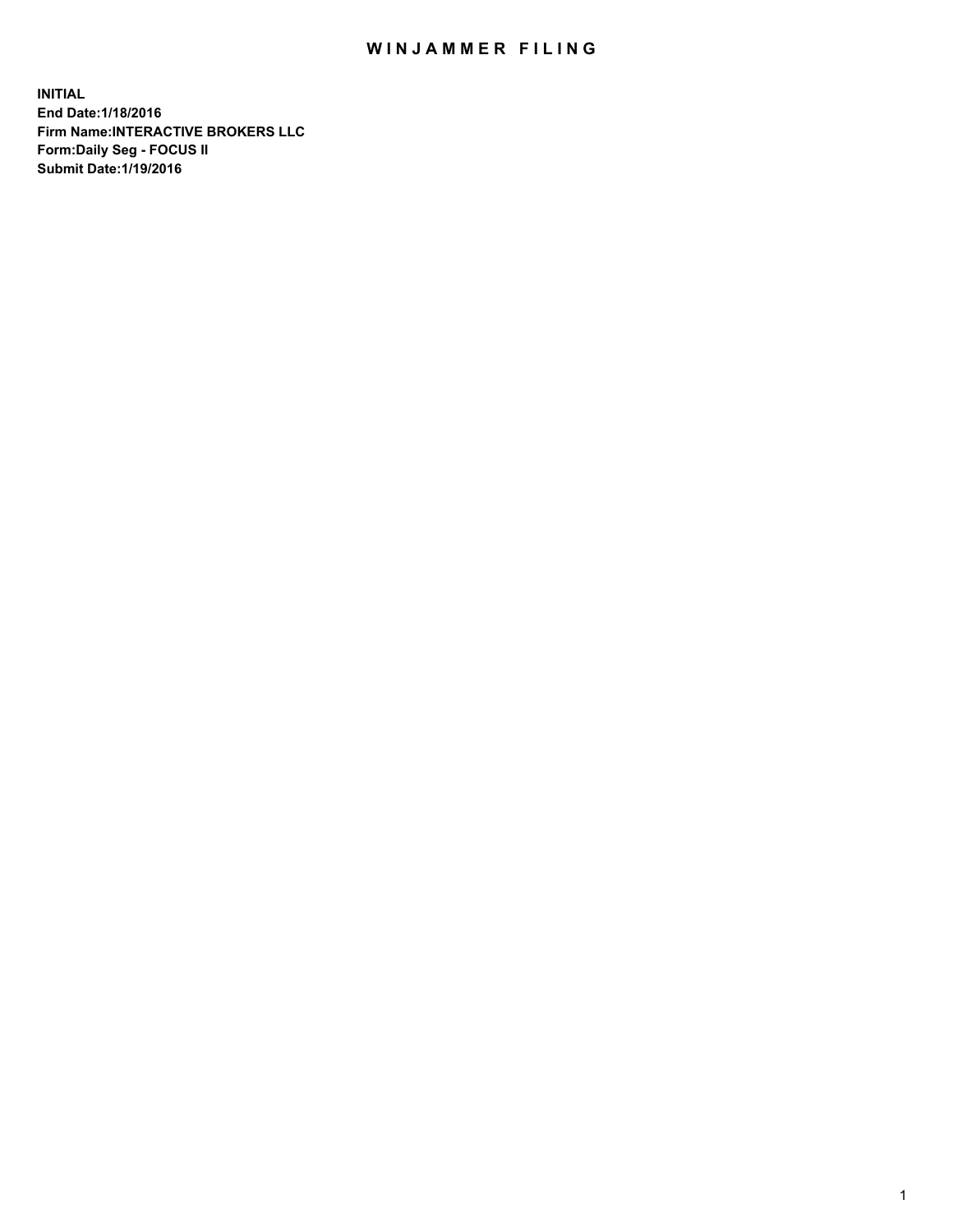## **INITIAL End Date:1/18/2016 Firm Name:INTERACTIVE BROKERS LLC Form:Daily Seg - FOCUS II Submit Date:1/19/2016 Daily Segregation - Cover Page**

| Name of Company<br><b>Contact Name</b><br><b>Contact Phone Number</b><br><b>Contact Email Address</b>                                                                                                                                                                                                                         | <b>INTERACTIVE BROKERS LLC</b><br><b>Alex Parker</b><br>203-618-7738<br>aparker@interactivebrokers.com |
|-------------------------------------------------------------------------------------------------------------------------------------------------------------------------------------------------------------------------------------------------------------------------------------------------------------------------------|--------------------------------------------------------------------------------------------------------|
| FCM's Customer Segregated Funds Residual Interest Target (choose one):<br>a. Minimum dollar amount: ; or<br>b. Minimum percentage of customer segregated funds required:% ; or<br>c. Dollar amount range between: and; or<br>d. Percentage range of customer segregated funds required between:% and%.                        | <u>0</u><br>155,000,000 245,000,000<br>0 <sub>0</sub>                                                  |
| FCM's Customer Secured Amount Funds Residual Interest Target (choose one):<br>a. Minimum dollar amount: ; or<br>b. Minimum percentage of customer secured funds required:%; or<br>c. Dollar amount range between: and; or<br>d. Percentage range of customer secured funds required between: % and %.                         | <u>0</u><br>80,000,000 120,000,000<br><u>00</u>                                                        |
| FCM's Cleared Swaps Customer Collateral Residual Interest Target (choose one):<br>a. Minimum dollar amount: ; or<br>b. Minimum percentage of cleared swaps customer collateral required:%; or<br>c. Dollar amount range between: and; or<br>d. Percentage range of cleared swaps customer collateral required between:% and%. | <u>0</u><br>0 <sub>0</sub><br>0 <sub>0</sub>                                                           |

Attach supporting documents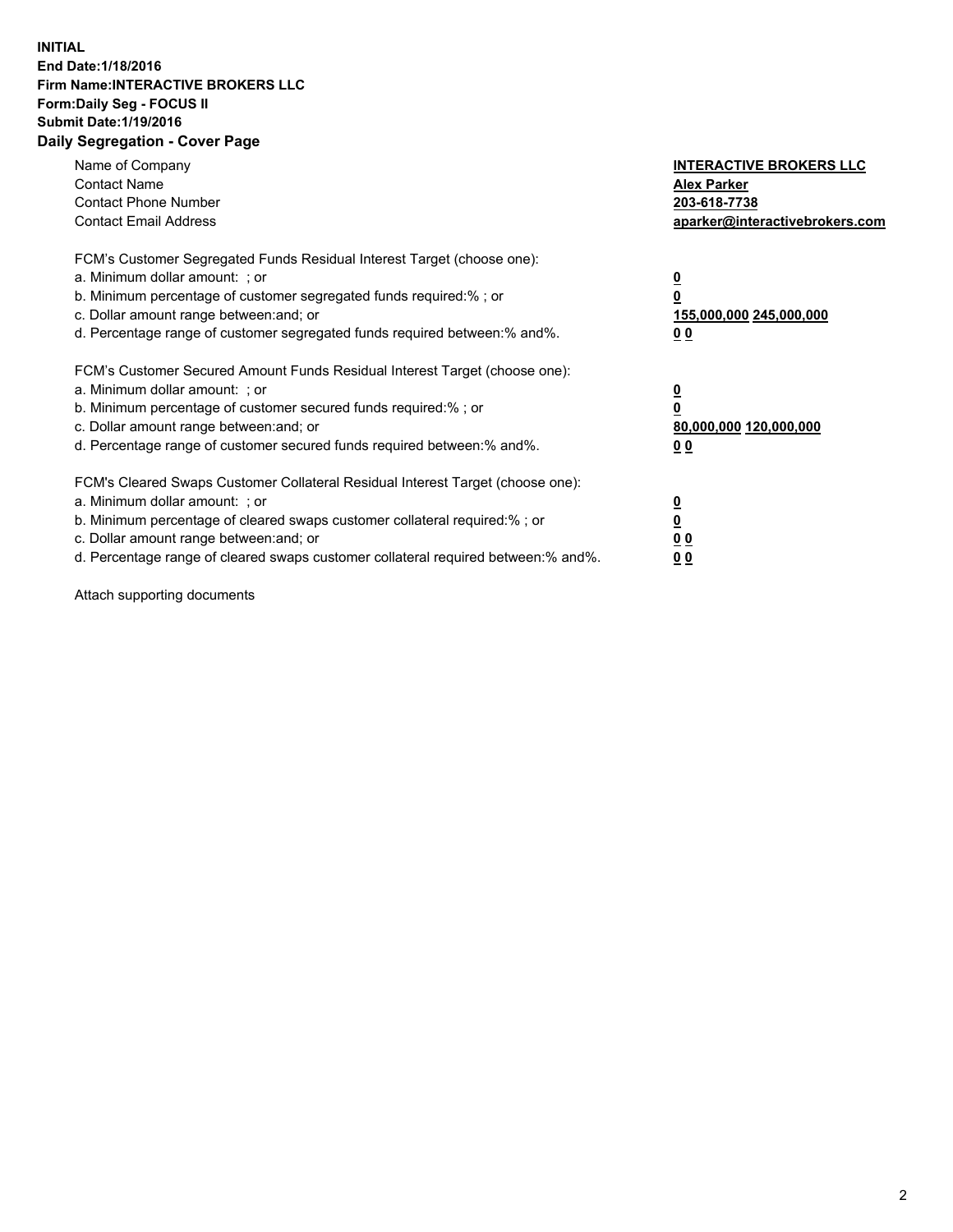## **INITIAL End Date:1/18/2016 Firm Name:INTERACTIVE BROKERS LLC Form:Daily Seg - FOCUS II Submit Date:1/19/2016 Daily Segregation - Secured Amounts**

|     | Dany Ocgregation - Oceanea Annoanta                                                         |                                   |
|-----|---------------------------------------------------------------------------------------------|-----------------------------------|
|     | Foreign Futures and Foreign Options Secured Amounts                                         |                                   |
|     | Amount required to be set aside pursuant to law, rule or regulation of a foreign            | $0$ [7305]                        |
|     | government or a rule of a self-regulatory organization authorized thereunder                |                                   |
| 1.  | Net ledger balance - Foreign Futures and Foreign Option Trading - All Customers             |                                   |
|     | A. Cash                                                                                     | 354, 140, 264 [7315]              |
|     | B. Securities (at market)                                                                   | $0$ [7317]                        |
| 2.  | Net unrealized profit (loss) in open futures contracts traded on a foreign board of trade   | -5,127,244 [7325]                 |
| 3.  | Exchange traded options                                                                     |                                   |
|     | a. Market value of open option contracts purchased on a foreign board of trade              | <b>85,447</b> [7335]              |
|     | b. Market value of open contracts granted (sold) on a foreign board of trade                | -143,522 <sup>[7337]</sup>        |
| 4.  | Net equity (deficit) (add lines 1.2. and 3.)                                                | 348,954,945 [7345]                |
| 5.  | Account liquidating to a deficit and account with a debit balances - gross amount           | 214,117 [7351]                    |
|     | Less: amount offset by customer owned securities                                            | 0 [7352] 214,117 [7354]           |
| 6.  | Amount required to be set aside as the secured amount - Net Liquidating Equity              | 349,169,062 [7355]                |
|     | Method (add lines 4 and 5)                                                                  |                                   |
| 7.  | Greater of amount required to be set aside pursuant to foreign jurisdiction (above) or line | 349,169,062 [7360]                |
|     | 6.                                                                                          |                                   |
|     | FUNDS DEPOSITED IN SEPARATE REGULATION 30.7 ACCOUNTS                                        |                                   |
| 1.  | Cash in banks                                                                               |                                   |
|     | A. Banks located in the United States                                                       | 500,149 [7500]                    |
|     | B. Other banks qualified under Regulation 30.7                                              | 0 [7520] 500,149 [7530]           |
| 2.  | Securities                                                                                  |                                   |
|     | A. In safekeeping with banks located in the United States                                   | 376,633,135 [7540]                |
|     | B. In safekeeping with other banks qualified under Regulation 30.7                          | 0 [7560] 376,633,135 [7570]       |
| 3.  | Equities with registered futures commission merchants                                       |                                   |
|     | A. Cash                                                                                     | $0$ [7580]                        |
|     | <b>B.</b> Securities                                                                        | $0$ [7590]                        |
|     | C. Unrealized gain (loss) on open futures contracts                                         | $0$ [7600]                        |
|     | D. Value of long option contracts                                                           | $0$ [7610]                        |
|     | E. Value of short option contracts                                                          | 0 [7615] 0 [7620]                 |
| 4.  | Amounts held by clearing organizations of foreign boards of trade                           |                                   |
|     | A. Cash                                                                                     | $0$ [7640]                        |
|     | <b>B.</b> Securities                                                                        | $0$ [7650]                        |
|     | C. Amount due to (from) clearing organization - daily variation                             | $0$ [7660]                        |
|     | D. Value of long option contracts                                                           | $0$ [7670]                        |
|     | E. Value of short option contracts                                                          | 0 [7675] 0 [7680]                 |
| 5.  | Amounts held by members of foreign boards of trade                                          |                                   |
|     | A. Cash                                                                                     | 72,210,278 [7700]                 |
|     | <b>B.</b> Securities                                                                        | $0$ [7710]                        |
|     | C. Unrealized gain (loss) on open futures contracts                                         | 10,200,669 [7720]                 |
|     | D. Value of long option contracts                                                           | <b>85,447</b> [7730]              |
|     | E. Value of short option contracts                                                          | -143,522 [7735] 82,352,872 [7740] |
| 6.  | Amounts with other depositories designated by a foreign board of trade                      | 0 [7760]                          |
| 7.  | Segregated funds on hand                                                                    | $0$ [7765]                        |
| 8.  | Total funds in separate section 30.7 accounts                                               | 459,486,156 [7770]                |
| 9.  | Excess (deficiency) Set Aside for Secured Amount (subtract line 7 Secured Statement         | 110,317,094 [7380]                |
|     | Page 1 from Line 8)                                                                         |                                   |
| 10. | Management Target Amount for Excess funds in separate section 30.7 accounts                 | 80,000,000 [7780]                 |
| 11. | Excess (deficiency) funds in separate 30.7 accounts over (under) Management Target          | 30,317,094 [7785]                 |
|     |                                                                                             |                                   |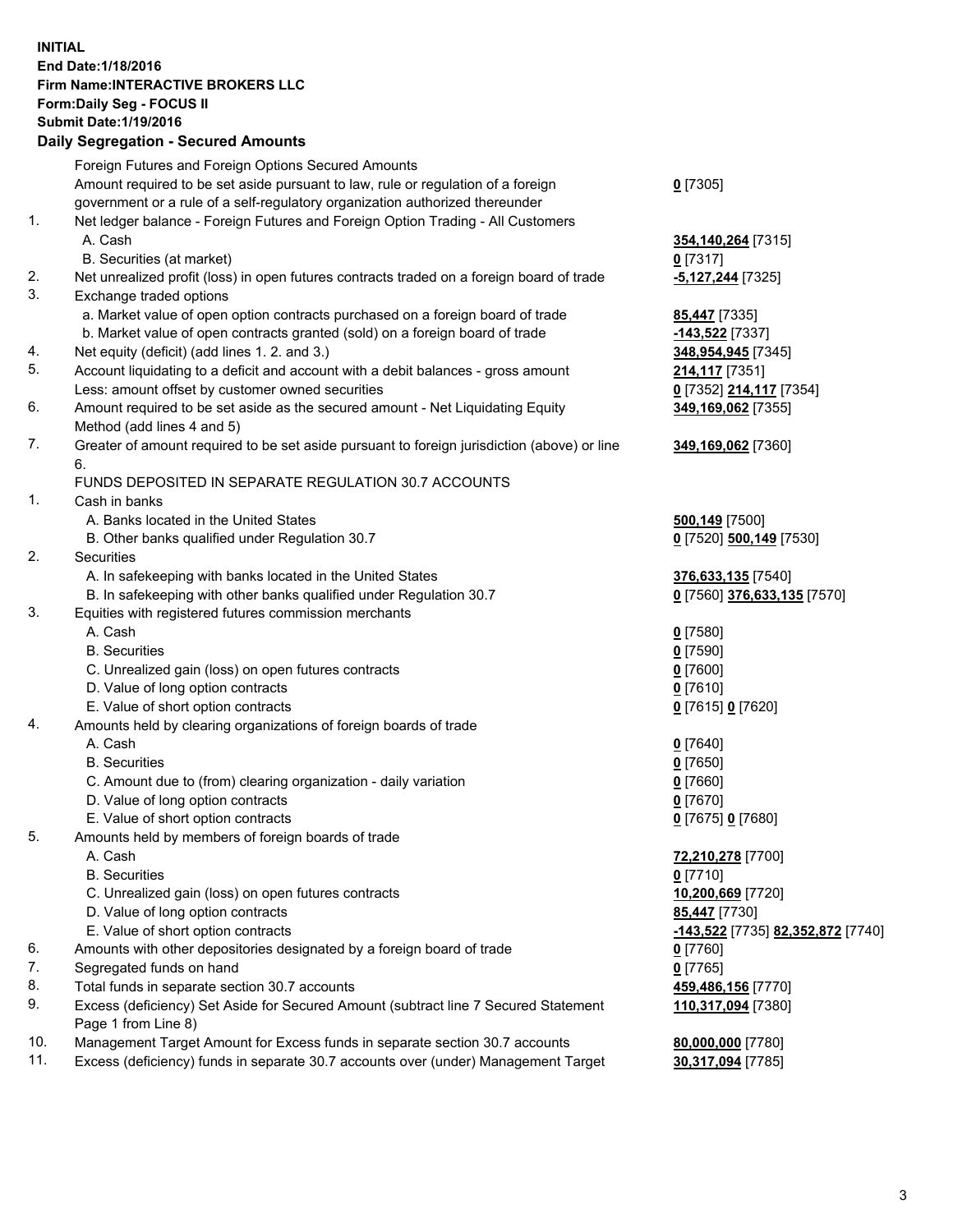**INITIAL End Date:1/18/2016 Firm Name:INTERACTIVE BROKERS LLC Form:Daily Seg - FOCUS II Submit Date:1/19/2016 Daily Segregation - Segregation Statement** SEGREGATION REQUIREMENTS(Section 4d(2) of the CEAct) 1. Net ledger balance A. Cash **2,619,571,036** [7010] B. Securities (at market) **0** [7020] 2. Net unrealized profit (loss) in open futures contracts traded on a contract market **117,392,450** [7030] 3. Exchange traded options A. Add market value of open option contracts purchased on a contract market **104,789,270** [7032] B. Deduct market value of open option contracts granted (sold) on a contract market **-225,781,297** [7033] 4. Net equity (deficit) (add lines 1, 2 and 3) **2,615,971,459** [7040] 5. Accounts liquidating to a deficit and accounts with debit balances - gross amount **193,430** [7045] Less: amount offset by customer securities **0** [7047] **193,430** [7050] 6. Amount required to be segregated (add lines 4 and 5) **2,616,164,889** [7060] FUNDS IN SEGREGATED ACCOUNTS 7. Deposited in segregated funds bank accounts A. Cash **358,667,066** [7070] B. Securities representing investments of customers' funds (at market) **1,426,042,898** [7080] C. Securities held for particular customers or option customers in lieu of cash (at market) **0** [7090] 8. Margins on deposit with derivatives clearing organizations of contract markets A. Cash **29,724,906** [7100] B. Securities representing investments of customers' funds (at market) **1,150,445,283** [7110] C. Securities held for particular customers or option customers in lieu of cash (at market) **0** [7120] 9. Net settlement from (to) derivatives clearing organizations of contract markets **-1,486,664** [7130] 10. Exchange traded options A. Value of open long option contracts **104,820,888** [7132] B. Value of open short option contracts **-225,812,941** [7133] 11. Net equities with other FCMs A. Net liquidating equity **0** [7140] B. Securities representing investments of customers' funds (at market) **0** [7160] C. Securities held for particular customers or option customers in lieu of cash (at market) **0** [7170] 12. Segregated funds on hand **0** [7150] 13. Total amount in segregation (add lines 7 through 12) **2,842,401,436** [7180] 14. Excess (deficiency) funds in segregation (subtract line 6 from line 13) **226,236,547** [7190] 15. Management Target Amount for Excess funds in segregation **155,000,000** [7194]

16. Excess (deficiency) funds in segregation over (under) Management Target Amount Excess

**71,236,547** [7198]